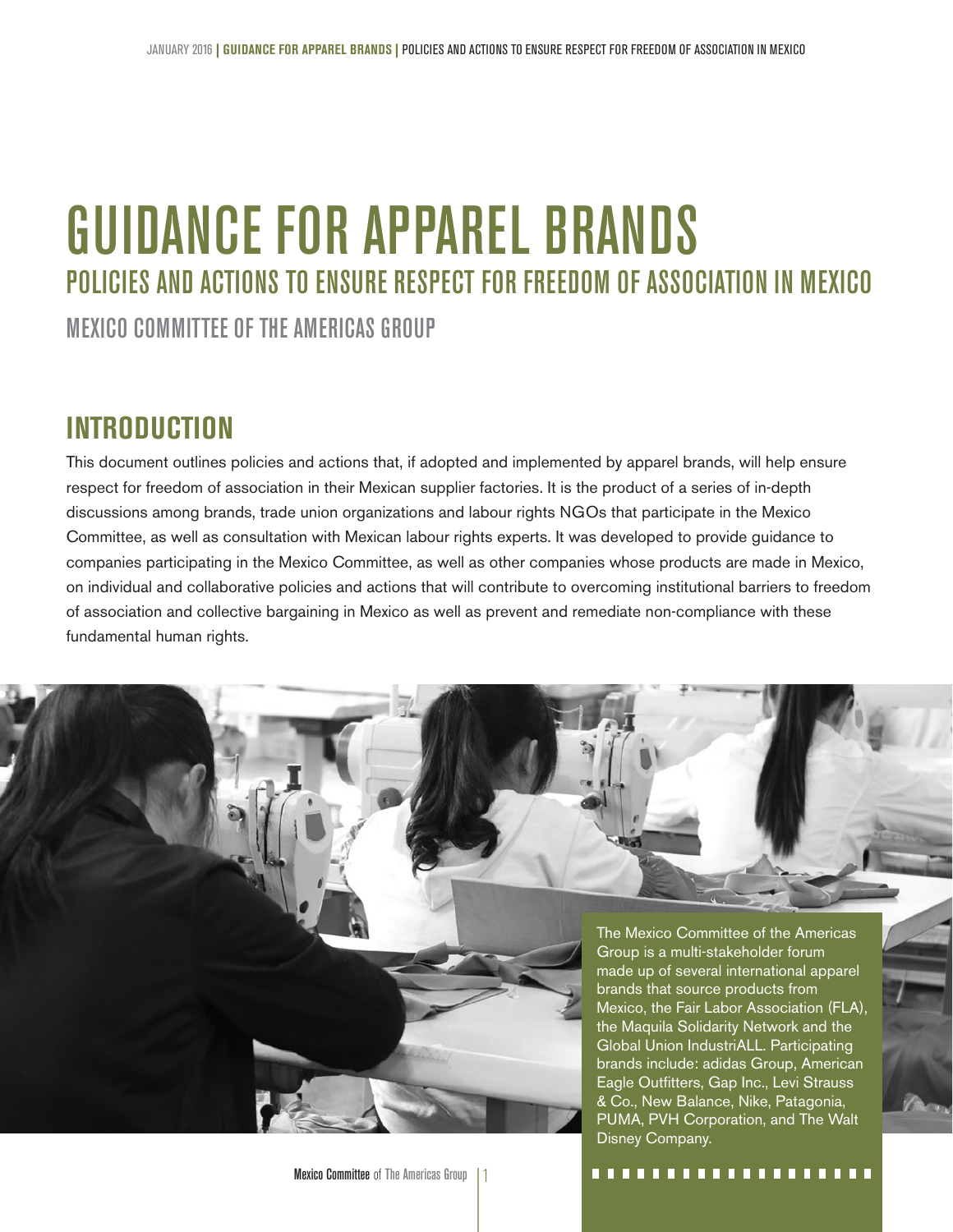### **WHAT IS A PROTECTION CONTRACT?**

A major barrier to freedom of association and the right to bargain collectively in Mexico is the existence of "employer protection contracts." Protection contracts are simulated collective bargaining agreements (CBAs) signed by employers and unrepresentative unions or individuals that inhibit workers from joining or forming a union or other worker organization of their free choice. Some of the most common characteristics of a protection contract are:

- It is often signed before any worker is hired and/or without the knowledge or consent of the workers covered by the CBA.
- It either mirrors what is already provided for by law or provides no significant benefits or rights beyond what is legally required.
- Few, if any, improvements are made to the provisions of the CBA when bi-annual negotiations for revisions to the agreement take place, or no such negotiations take place.
- There is often a lack of transparency concerning the union or individual that signs the CBA and concerning the provisions of the agreement itself.
- Workers are often not informed of who represents them in bi-annual negotiations for revisions to the CBA, and/or are not given the opportunity to ratify the revised agreement.
- The CBA sometimes includes an "exclusion clause"1 that requires the employer to dismiss any worker who is expelled from or resigns from the union.
- In some cases, no union dues are being deducted from workers' pay.

In June 2015, the International Labour Organization (ILO) Committee on Application of Standards made a series of recommendations to the Mexican government to bring it into compliance with ILO Convention 87, which has been ratified by Mexico. One of those recommendations was that legislative reforms be made "that would prevent the registration of trade unions that cannot demonstrate the support of the majority of the workers they intend to represent, by means of a democratic election process – so-called protection unions."



<sup>1</sup> While an exclusion clause for dismissal is now illegal, an "inclusion clause" requiring that only workers that are members of the union that holds title to the collective bargaining agreement be hired is still legal and is also common in protection contracts, as well as in legitimate collective bargaining agreements.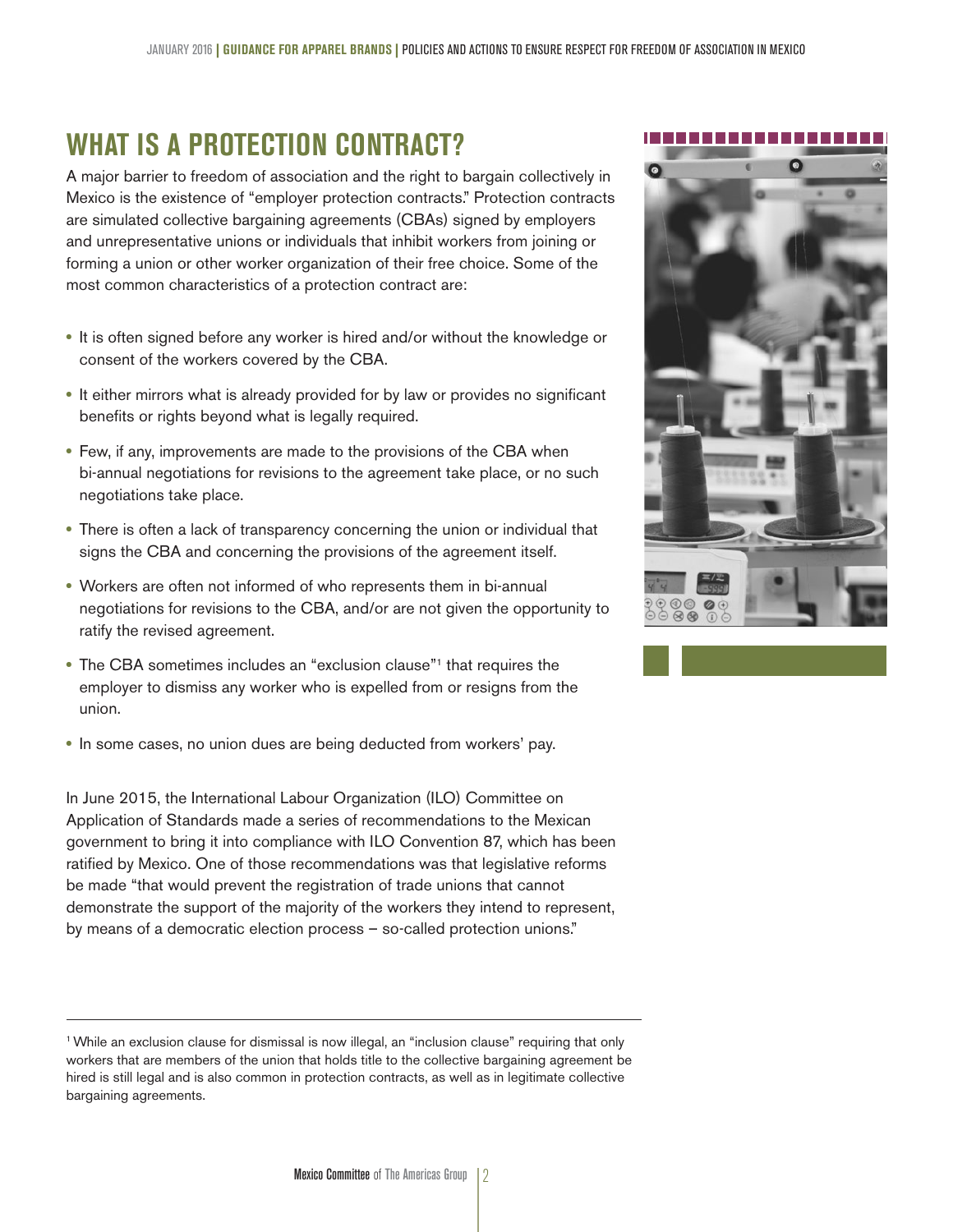## **A PROACTIVE AND COLLABORATIVE APPROACH TO PROTECTION CONTRACTS**

Whether the signing of a protection contract is legal under Mexico's Federal Labour Law is a subject of debate in Mexico and within the Mexico Committee. The fact that protection contracts are often recognized by Conciliation and Arbitration Boards as legal documents further complicates the issue. However, there is agreement among all members of the Mexico Committee that protection contracts are a major barrier to freedom of association (FOA) and the right to bargain collectively, and that individual and collaborative action is needed to prevent and mitigate their negative impacts.

Taken together, the preventive measures, transparency requirements and recommendations for corrective action outlined below will help apparel companies sourcing from Mexico to ensure that their suppliers are respecting workers' right to freedom of association and to bargain collectively.

#### **Preventive measures:**

- In addition to auditing for noncompliance with their global freedom of association (FOA) policies and transparency requirements, brands should also audit for the existence of protection contracts in their Mexican supplier factories.
- Training is needed for brand and third-party auditors on FOA in Mexico and how to identify protection contracts.
- Where there is no CBA, suppliers should be discouraged from signing a protection contract.
- Brands should communicate their FOA policies and their expectations regarding freedom of association to all their Mexican suppliers, including new suppliers when entering into a business relationship.
- Suppliers should adopt and effectively communicate their own freedom of association policies to all workers, including newly hired worker and management personnel (see "Supplier FOA Policy: Key Elements and Model Policy" on page 6).
- Brands should create secure mechanisms for workers to make anonymous complaints and advocate for and assist suppliers to create effective grievance procedures at the factory level. Such systems should be based on affordable communication methods and technologies most commonly used by the workers.
- Brands should consult with relevant Mexican civil society organizations and/ or labour rights experts on FOA issues in Mexico and appropriate corrective action to address them.

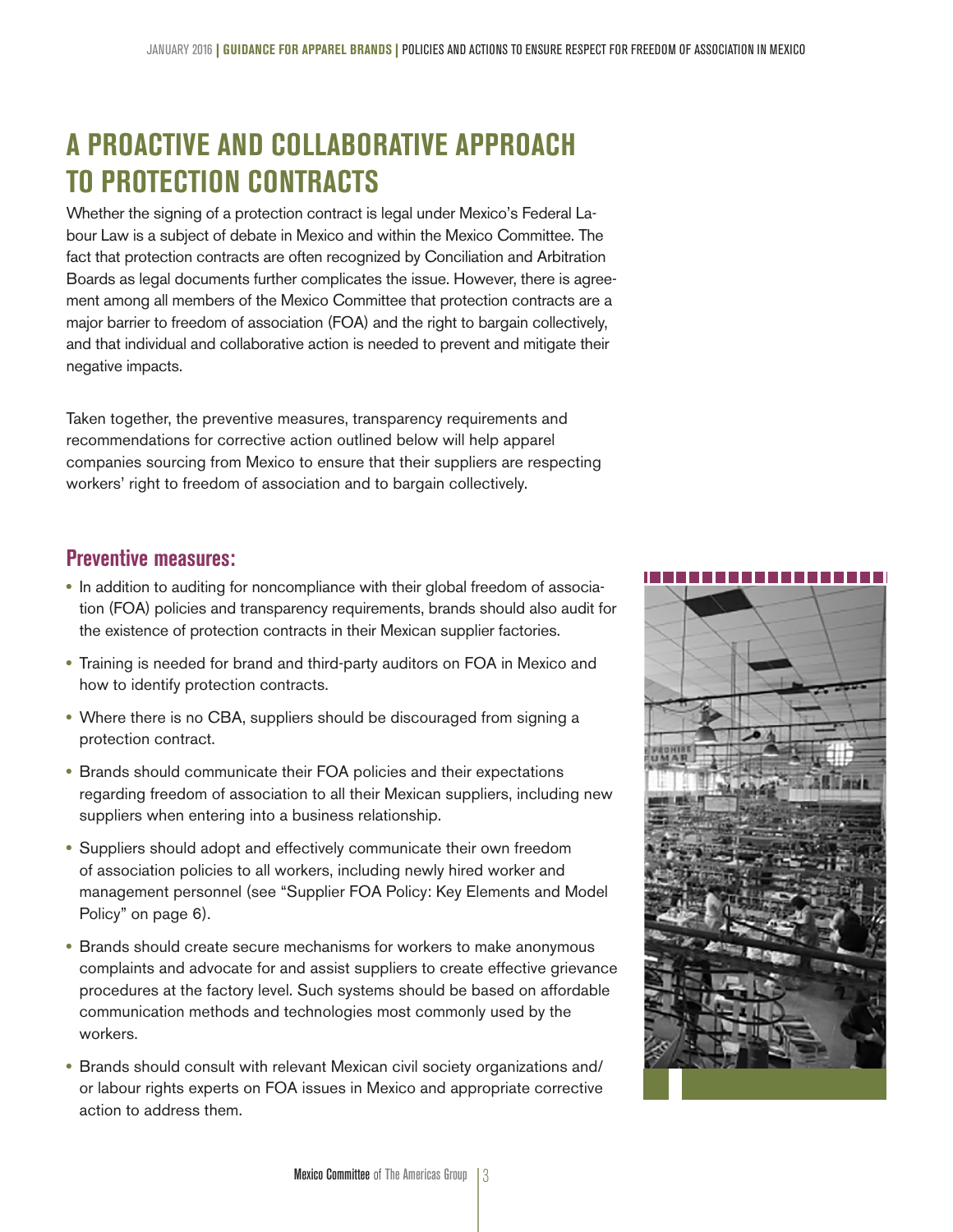### **Transparency:**

- At the time of hire, workers should receive copies of their collective bargaining agreement (CBA), as well as the date of the signing and name of the union that signed it. All workers should also receive any revisions made to the CBA, and be made aware of all other agreements between the employer and the union that holds title to the CBA.
- Workers should be informed of the names of their union, the federation to which it is affiliated, and the union representatives and how to contact them.
- Whenever possible, workers should receive prior notice of negotiations of a first CBA, revisions to the CBA, and any other agreements between the employer and the union that affect their terms and conditions of employment, as well as the names of the worker representatives in such negotiations.
- Where the union or individual holding title to the CBA fails to provide workers the above information, the employer should provide it to all workers.

#### **FOA violations and corrective action:**

- Workers should not be dismissed, blacklisted or otherwise penalized or discriminated against in hiring, promotions, demotions or transfers for present or past union activities or for ceasing to be a member of the union holding title to the CBA and/or for attempting to form or join another organization.
- Where there is more than one union or union in formation in a workplace, the employer should remain neutral and refrain from doing anything that would place one organization at an advantage or disadvantage in relation to the other(s), including in bargaining rights elections (recuentos), and should do nothing to delay, influence or prejudice the results of such elections.
- The employer should not interfere in the internal affairs of trade unions, for instance through bribes, inducements or other means to encourage workers to renounce their union affiliation, or the use of financial or other means to place a union under its control.
- Where freedom of association (FOA) violations are identified, brands should require that the supplier effectively communicate to all workers that the employer will respect their right to join or form a union of their free choice and to bargain collectively, and will not dismiss or discriminate against any worker for exercising that right.
- Beyond the initial statement to workers, the supplier must adopt an acceptable policy on FOA and effectively communicate that policy, verbally and in writing, to all workers and management personnel, including all new employees (see "Supplier FOA Policy: Key Elements and Model Policy" on page 6).

WHERE THE UNION OR INDI-VIDUAL HOLDING TITLE TO THE CBA FAILS TO PROVIDE WORK-ERS THE ABOVE INFORMA-TION, THE EMPLOYER SHOULD PROVIDE IT TO ALL WORKERS.

THE EMPLOYER SHOULD RE-MAIN NEUTRAL AND REFRAIN FROM DOING ANYTHING THAT WOULD PLACE ONE ORGANI-ZATION AT AN ADVANTAGE OR DISADVANTAGE IN RELATION TO THE OTHER.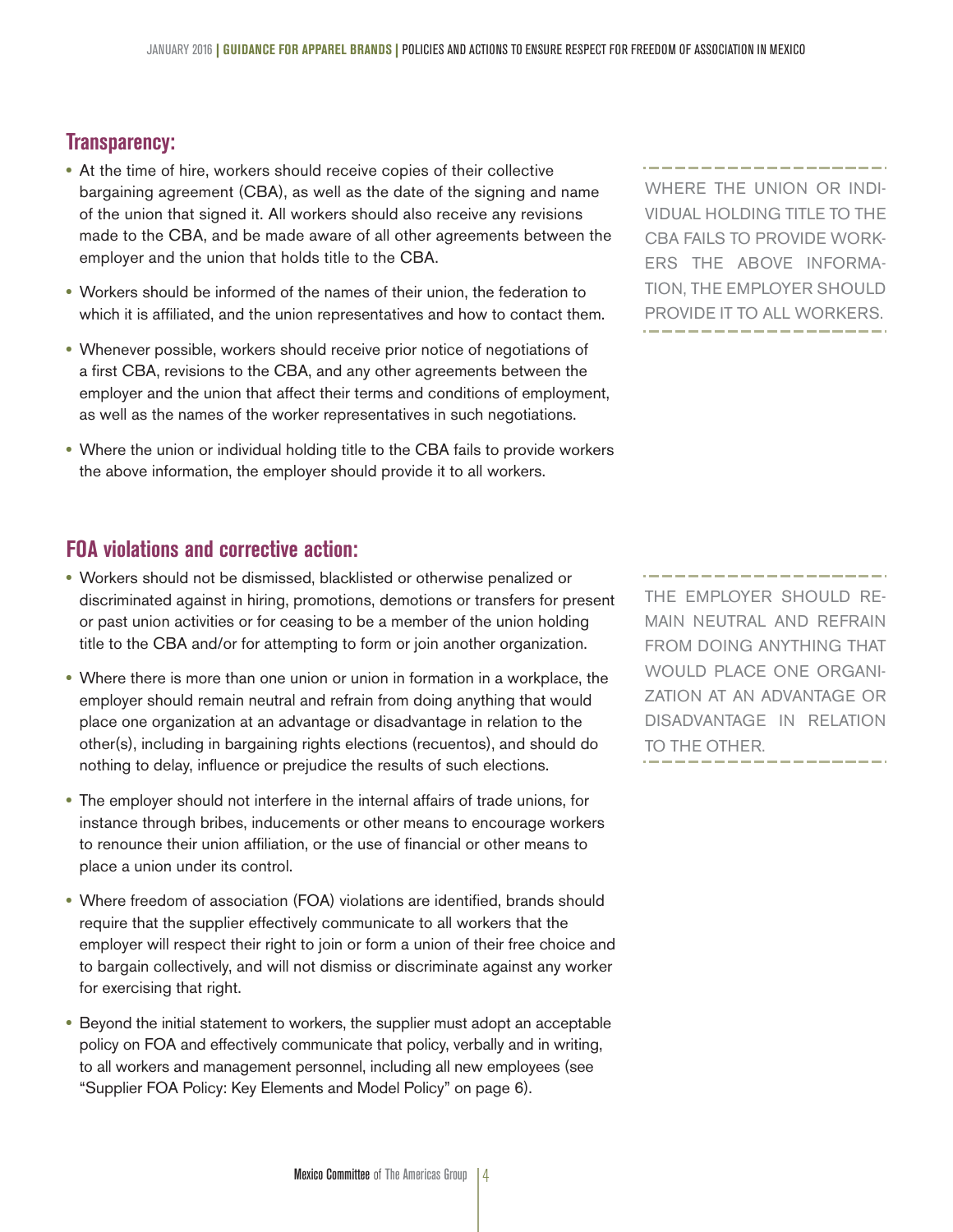- If workers have not yet received the most recent copy of their CBA, it should be distributed to all workers.
- Where there is an illegal exclusion clause for dismissal in the CBA, the employer must bring the CBA into compliance with the law at the earliest opportunity.
- If any worker is dismissed due to the existence of an exclusion clause in a CBA and/or for attempting to join or form another union or temporary coalition of workers, the worker should be immediately reinstated in their former position with full back pay.
- Where there are serious violations of freedom of association (FOA) and/or the right to bargain collectively, such as the dismissal of workers for attempting to join or form a union or temporary coalition of workers, and management exhibits a lack of understanding of the principle of freedom of association, corrective action should include participation of senior management and management personnel in freedom of association training. If feasible, separate FOA training should also be provided to workers. In cases where such face-to-face training for workers is not possible, other communication tools should be utilized to ensure workers are aware of their right to freedom of association and to bargain collectively.

WHERE THERE IS AN ILLE-GAL EXCLUSION CLAUSE FOR DISMISSAL IN THE CBA, THE EMPLOYER MUST BRING THE CBA INTO COMPLIANCE WITH THE LAW AT THE EARLI-EST OPPORTUNITY.